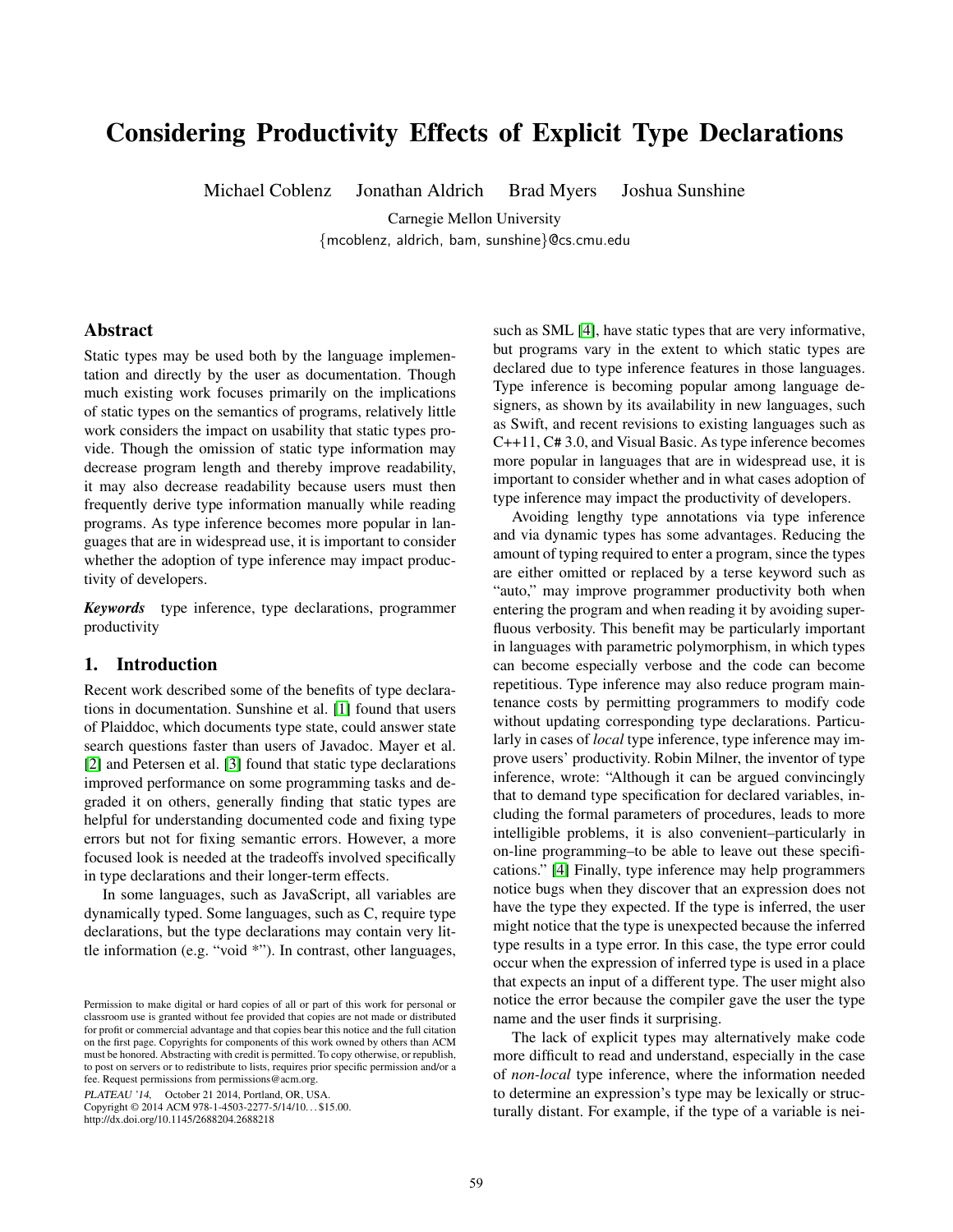ther explicit nor obvious, the user might guess an incorrect type and write code based on that type. Later, when the new code fails to typecheck, the user may be forced to backtrack.

These incorrect beliefs may lead to more frequent bugs in programs written in languages that do not specify types explicitly. Though tools might help by showing type information, the utility of this information depends on whether the tool shows the dynamic type in a specific execution of the code (as in a debugger), or whether it provides a static guarantee regarding the type. But perhaps displaying type information that can be easily inferred sometimes actually makes programs more difficult to understand due to verbosity.

In some languages, users have established conventions that incorporate type information into symbol names. For example, Scheme users are expected to end predicates in the question mark character [\[5\]](#page-2-4). Though this convention isn't enforced by the compiler and imposes a burden on programmers, it may be helpful for readers.

The overall research question is: in what situations are explicit static type annotations in programs helpful to programmers, and in what situations are they harmful? By identifying cases in which the presence of explicit types helps or hinders users, we hope to inform future language designs and to design tools to help users use types more effectively.

# 2. Hypotheses

Suppose a programmer wants to know the type of an expression *e*, where *e* has no type declared. The following hypotheses might be interesting to consider regarding the difficulty of determining the type.

#### 2.1 Locality

In *local* type inference, type information for a given line of code can be derived from only that line and its typing environment. In contrast, *non-local* type inference also requires information from other lines of code. For example, in SML:

```
let val l = List.rev [] in
   42::l
end
```
The type of 1 depends on the next line; until then it is of polymorphic list type. Therefore, a programmer can't determine the type of 1 by reading only its binding.

Hypothesis 1. *Inferring types is easier for users (and therefore less of a usability problem) when the types can be inferred with local type inference.*

# 2.2 Scope

When a variable has narrow scope, its type may not be particularly important to the rest of the program. As a result, the user may benefit from type inference because the benefits of the terseness may outweigh the benefits of an explicit declaration. A common example in C++: "auto" is sometimes used for loop counters, which frequently have narrow scope:

```
std::vector<int> indices = ...
for (auto it = indices.begin();
      it != indices.end();
      ++i+{
      ...
}
```
We do not include types of function arguments here, since those are part of the function's type rather than part of the function's body's scope.

Again considering the costs of navigation users bear in dynamically-typed languages [\[2\]](#page-2-1), narrow scope may improve user productivity in dynamically-typed languages by reducing navigation costs.

Hypothesis 2. *If the scope of a variable is small, type inference is more beneficial than if the scope is large.*

#### 2.3 Function types

Finding the type of a variable without a type declaration requires finding an assignment or binding to that variable, but when functions have undeclared return types, this may significantly increase the burden because users may need to trace an input through a sequence of function calls to determine the type of a given expression. That is, a variable may be bound to the result of a function call, whose implementation may itself call a function, etc. Likewise, if a function or method's arguments have unspecified types, determining what operations can be performed on the arguments may be difficult and require searching for calls to the function or method.

In the example below, determining the type of something requires knowing the function types of getCache() and fetch().

```
Cache.fetch = function () \{... \}function getCache () {return ...}
var cache = getCache();
var something = cache.fetch(username); // ??
```
However, some functions, particularly anonymous ones, have narrow scope. In these cases, function type declarations may be less useful.

Hypothesis 3. *Programmer productivity is maximized when function types are visible in the function's declaration except for functions of narrow scope.*

#### 2.4 Costs of unavailable type information

When type information is unavailable in systems with complex types, users may need to take several steps in order to determine the types of expressions. Users of SML frequently find that fixing type errors in programs is difficult because the source of the error may be distant from the place referenced by the error message [\[6\]](#page-2-5). However, these costs vary according to the language.